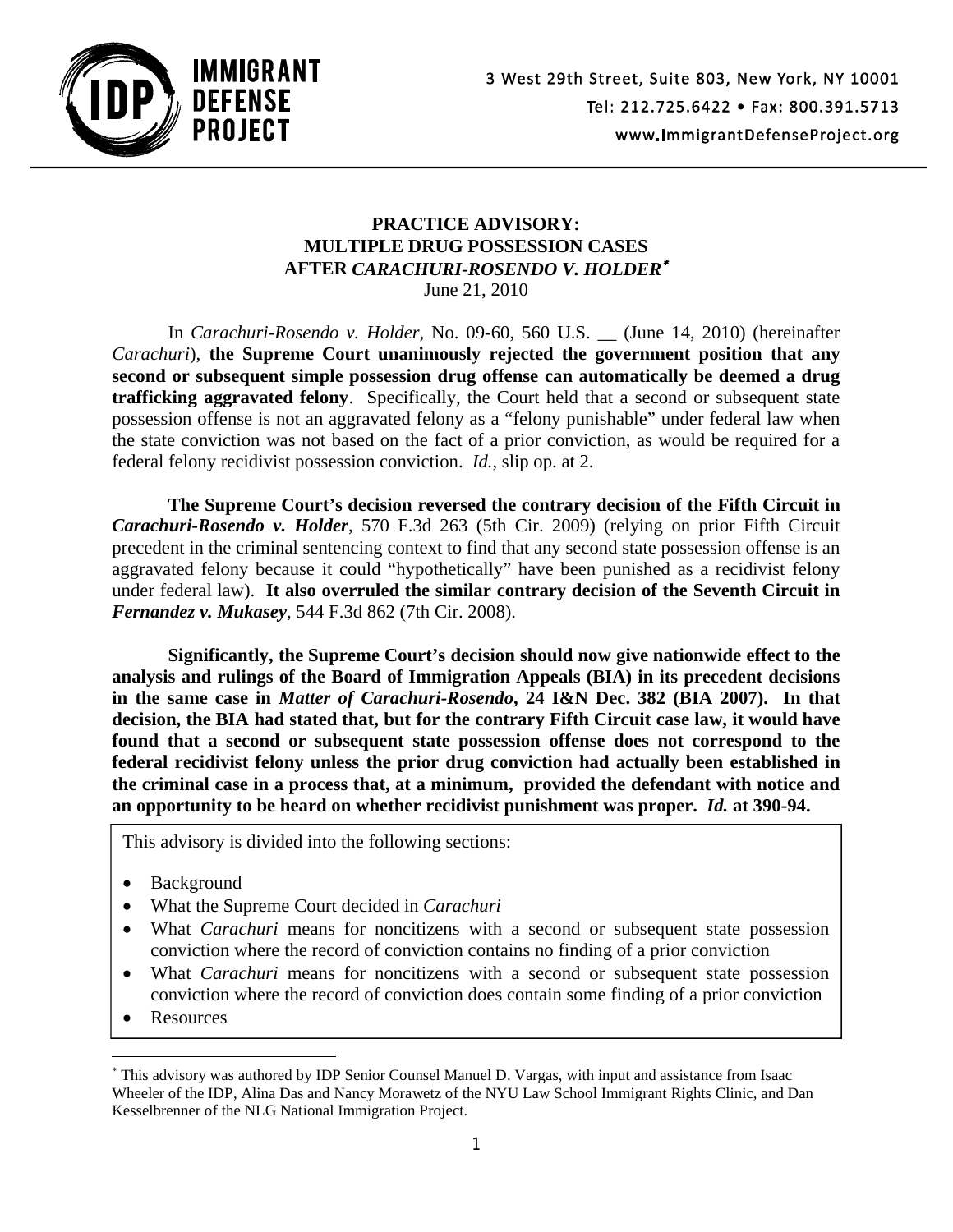#### **Background**

In *Lopez v. Gonzales*, 127 S. Ct. 625 (2006), the Supreme Court decided that a state simple possession drug conviction is not a "drug trafficking crime" aggravated felony unless the offense would be a felony under *federal* law. Since a first-time drug possession offense is generally not a felony under federal law, $\frac{1}{1}$  this meant that many noncitizens convicted of a single state drug possession offense—although removable—would be eligible to avoid removal by seeking cancellation of removal, asylum, withholding of removal, and/or naturalization because they would not be subject to the aggravated felony bars applicable to these waivers or benefits.

After *Lopez*, however, the Department of Homeland Security (DHS) argued that noncitizens with more than one possession conviction could be deemed aggravated felons based on dicta in *Lopez* indicating that state drug possession offenses could "counterintuitively" be deemed "drug trafficking" aggravated felonies if the state offense "corresponds" to the federal "recidivism possession" felony offense at 21 U.S.C. § 844(a) (possession of a controlled substance after a prior drug conviction has become final). *See Lopez*, 127 S. Ct. at 630 n.6. Under federal law, a second or subsequent possession offense *may* be penalized as a recidivist possession felony if notice of the prior conviction has been given and an opportunity to challenge the fact, finality and validity of the prior conviction has been provided in the criminal case. *See* 21 U.S.C. § 851. Nevertheless, DHS initially took the position that *any* second state simple possession drug conviction could be transformed into a "drug trafficking" aggravated felony based on the premise that the prior conviction could have hypothetically been the basis for a federal recidivist felony prosecution.

In *Matter of Carachuri-Rosendo*, the BIA rejected such a broad interpretation and decided that, in the absence of controlling federal court authority finding otherwise, a noncitizen's state conviction for simple possession of a controlled substance "will not be considered an aggravated felony based on recidivism unless the individual's status as a recidivist drug offender was either admitted or determined by a judge or jury *in connection with a prosecution for that simple possession offense*." 24 I&N Dec. at 394 (emphasis added). The BIA did not apply this rule in the *Carachuri* case itself—a case that arose under Fifth Circuit law—because it found that it was bound by a contrary Fifth Circuit criminal sentencing decision. *Id.* at 386-88 (citing *U.S. v. Sanchez-Villalobos*, 412 F.3d 572 (5<sup>th</sup> Cir. 2005), *cert. denied*, 546 U.S. 1137(2006)).

In reviewing the BIA's decision, the Fifth Circuit reaffirmed its prior sentencing precedents and found that any second state possession offense is an aggravated felony because it could "hypothetically" have been punished as a recidivist felony under federal law. *See Carachuri-Rosendo v. Holder*, 570 F.3d 263, 265-268 (5th Cir. 2009) ("Under this court's approach for successive state possession convictions, a court or an immigration official characterizes the conduct proscribed in the latest conviction, by referring back to the conduct proscribed by a prior conviction as well."). The Fifth Circuit stated that the Supreme Court's decision in *Lopez* required such a "hypothetical approach" permitting the adjudicator to look

 $\overline{a}$ 

<sup>&</sup>lt;sup>1</sup> The only exceptions are a conviction for possession of more than 5 grams of crack cocaine or any amount of flunitrazepam. *See* 21 U.S.C. § 844(a).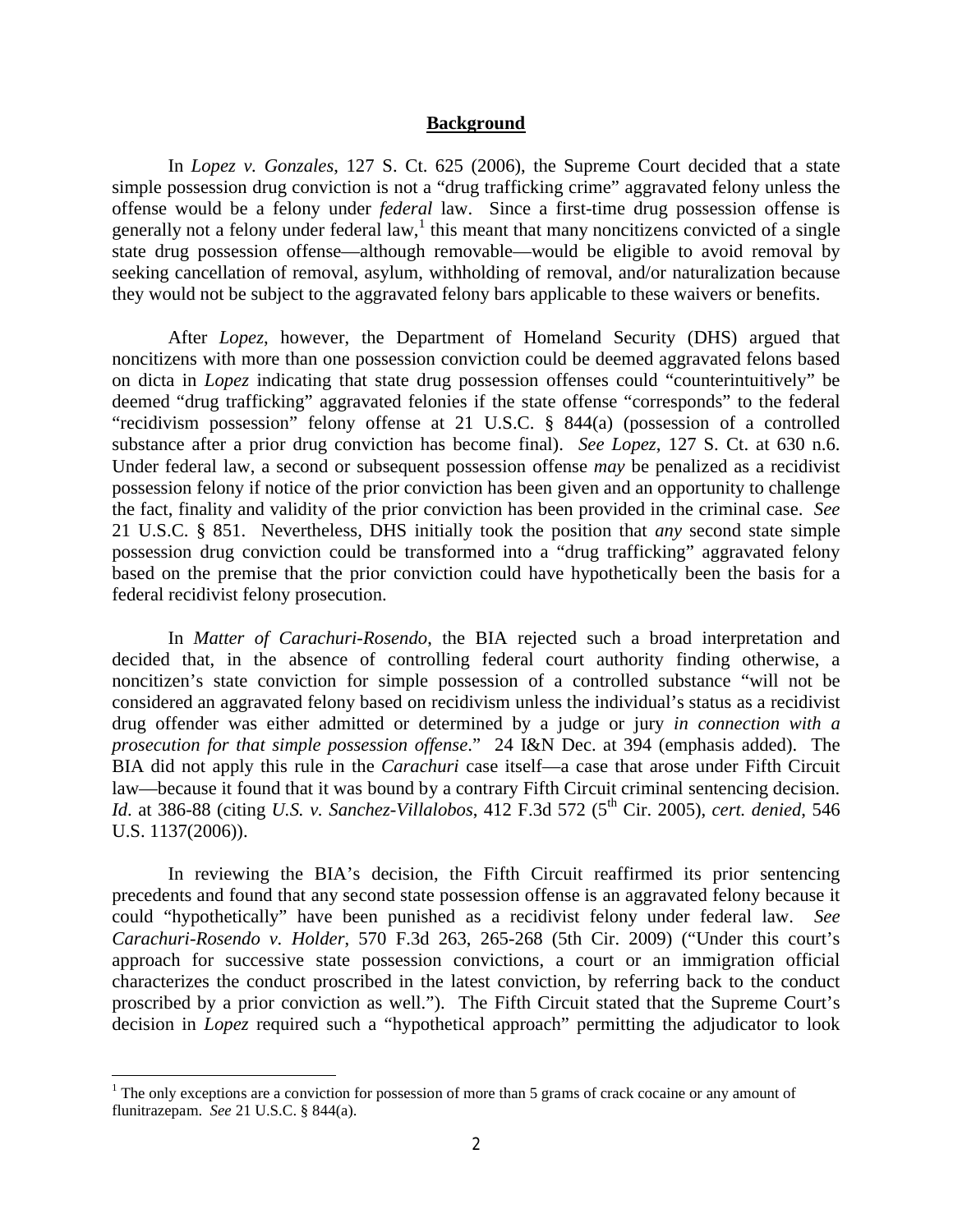beyond the record of conviction at issue to determine if the state offense corresponds to a federal felony. *See id*. at 266-67.

# **What the Supreme Court decided in** *Carachuri*

The Supreme Court reversed the Fifth Circuit decision below and rejected the Government's defense of that decision. The Court first observed that the "commonsense conception" of the "aggravated felony" and "drug trafficking" terms would not ordinarily be applied to a simple possession drug offense, and stated that "in this case the Government argues for a result that 'the English language tells us not to expect,' so we must be 'very wary of the Government's position.'" *Carachuri*, slip op. at 10 (quoting *Lopez*, 549 U.S. at 54)).

The Supreme Court then flatly rejected the "hypothetical approach" followed by the Fifth Circuit and promoted by the Government's lawyers before the Court. The Court provided five reasons for rejecting the Government's position:

- First, the Court pointed out that the Government's position ignores the text of the immigration statute, which requires that the noncitizen have been "convicted" of an aggravated felony, and thus "indicates that we are to look to the conviction itself as our starting place, not to what might have or could have been charged." *Id*. at 11-14.
- Second, the Court found that the Government's position fails to give effect to the mandatory notice and process requirements for a recidivist conviction contained in 21 U.S.C. § 851. *Id*. at 14-15.
- Third, the Court stated that the Fifth Circuit's hypothetical felony approach is based on a misreading of the Court's decision in *Lopez*, which the Court said involved a "categorical," not hypothetical, inquiry focused on the conduct actually punished by the state offense rather than "focused on facts that could have *but did not* serve as the basis for the state conviction and punishment." *Id*. at 15-16.
- Fourth, the Court observed that the Government's argument is inconsistent with common practice in the federal courts in that it is very unlikely, if not unprecedented, that a low-level simple possession offense such as Mr. Carachuri's would be prosecuted as a felony in the federal courts. *Id*. at 16-17.
- Finally, the Court referenced the rule of lenity, which provides that ambiguities in criminal statutes, including those referenced in immigration laws, should be construed in the noncitizen's favor. *Id*. at 17 (citing *Leocal v. Ashcroft*, 543 U.S. 1, 11, n.8  $(2004)$ ).

The Supreme Court thus concluded that the text and structure of the relevant statutory provisions demonstrate that the noncitizen must have been "actually convicted" of a crime that is itself punishable as a felony under federal law. The Court thus held that when a defendant has been convicted of a simple possession offense that has not been enhanced based on the fact of a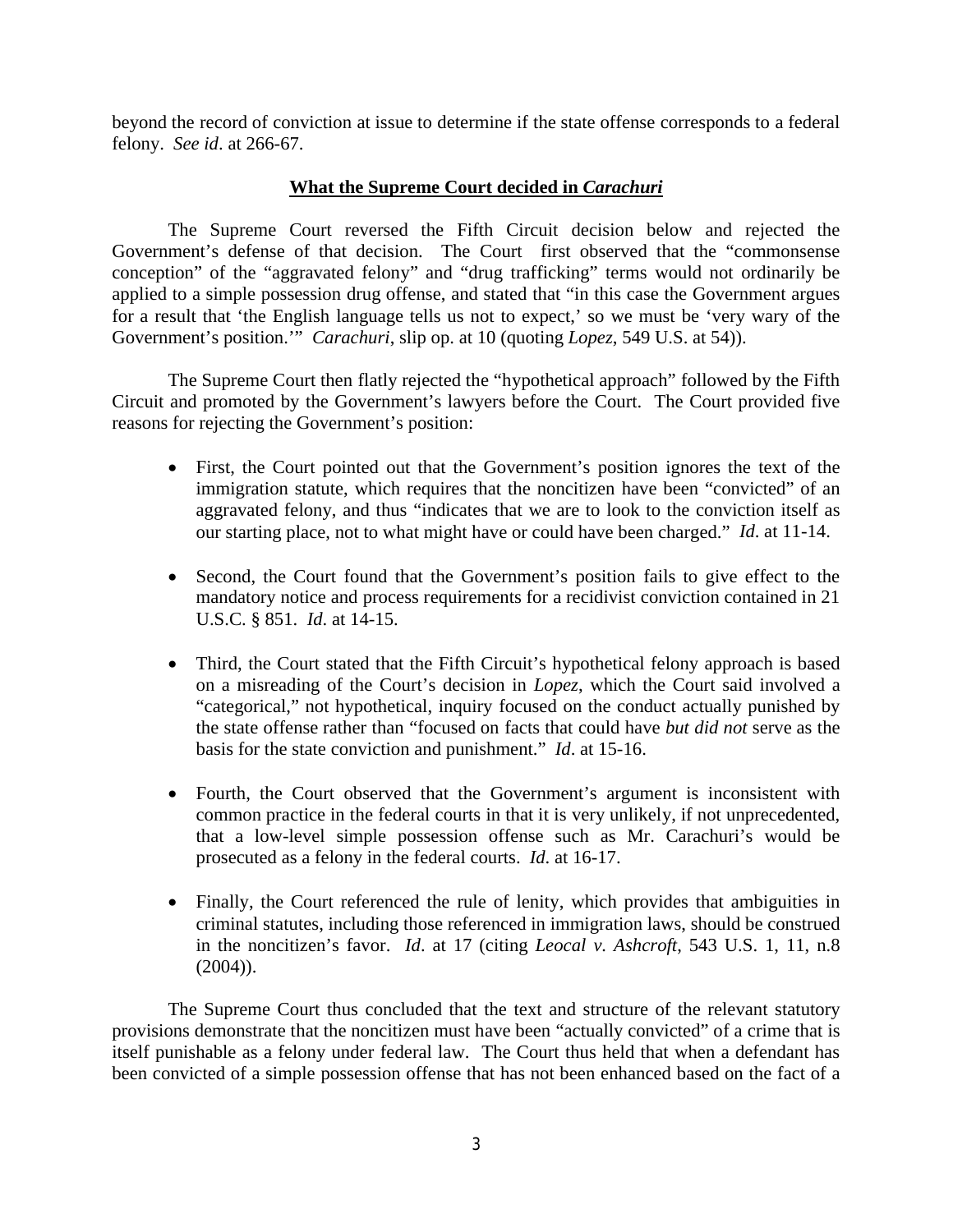prior conviction, he has not been convicted of a federal felony, and therefore has not been convicted of an aggravated felony for immigration law purposes. *Id*. at 17-18.

### **What** *Carachuri* **means for noncitizens with a second or subsequent state possession conviction where the record of conviction contains no finding of a prior conviction**

The Supreme Court decision in *Carachuri* clearly establishes that any second or subsequent possession offense where the record of conviction contains *no* finding of the fact of the prior conviction may not be deemed an aggravated felony. *Id.* at 12. The Court rejected the Government's position that it is enough to show that such a finding *could have* been made in order for the offense to be deemed a felony punishable under federal law. As the Court stated, "[t]he mere possibility that the defendant's conduct, coupled with facts outside of the record of conviction, could have authorized a felony conviction under federal law is insufficient to satisfy the statutory command that a noncitizen be "convicted of a[n] aggravated felony." *Id*. at 17-8. In short, if recidivism was not established in the record of conviction for the second or subsequent offense at issue, the offense cannot be deemed to correspond to a recidivist felony conviction under federal law.

The Supreme Court's holding affirms the similar analysis of the BIA. In the BIA's decision in the same case, the BIA similarly stated: "Without a showing of recidivism within the confines of the State prosecution, we conclude that the State offense cannot be said to proscribe conduct punishable as a felony under Federal law." *Matter of Carachuri-Rosendo*, 24 I&N at 393.

Essentially, this means that, while an individual convicted of a second or subsequent offense of possession of a controlled substance proscribed under the federal drug schedules remains deportable or inadmissible,<sup>2</sup> such an individual may no longer be deemed an aggravated felon where the record of conviction does not establish the fact of a prior conviction, and is therefore not barred from relief from removal such as cancellation of removal for certain lawful permanent residents, $3$  asylum, $4$  withholding of removal<sup>5</sup> and termination of removal proceedings in order to pursue naturalization.<sup>6</sup>

### **What** *Carachuri* **means for noncitizens with a second or subsequent state possession conviction where the record of conviction does contain some finding of a prior conviction**

Even where the record of conviction does contain some finding of a prior conviction, the Supreme Court decision in *Carachuri* indicates that a second or subsequent state possession conviction may still not be an aggravated felony if the state conviction does not strictly correspond to a federal recidivist possession felony. For example, under federal law, a second or subsequent possession offense may not be penalized as a "recidivist possession" felony unless

 $\overline{a}$ 

<sup>&</sup>lt;sup>2</sup> *See* INA 237(a)(2)(B)(i) (controlled substance offense deportability),  $212(a)(2)(A)(i)(II)$  (controlled substance offense inadmissibility).<br><sup>3</sup> Barred by aggravated felony—see INA 240A(a)(3)).

<sup>&</sup>lt;sup>4</sup> Barred by aggravated felony—see INA 208(b)(2)(B)(i)).<br><sup>5</sup> Barred by aggravated felony or felonies for which the person has been sentenced to an aggregate term of imprisonment of at least 5 years—see INA 241(b)(3)(B)).

 $\delta$  Barred by post-November 29, 1990 aggravated felony—*see* INA 101(f)(8).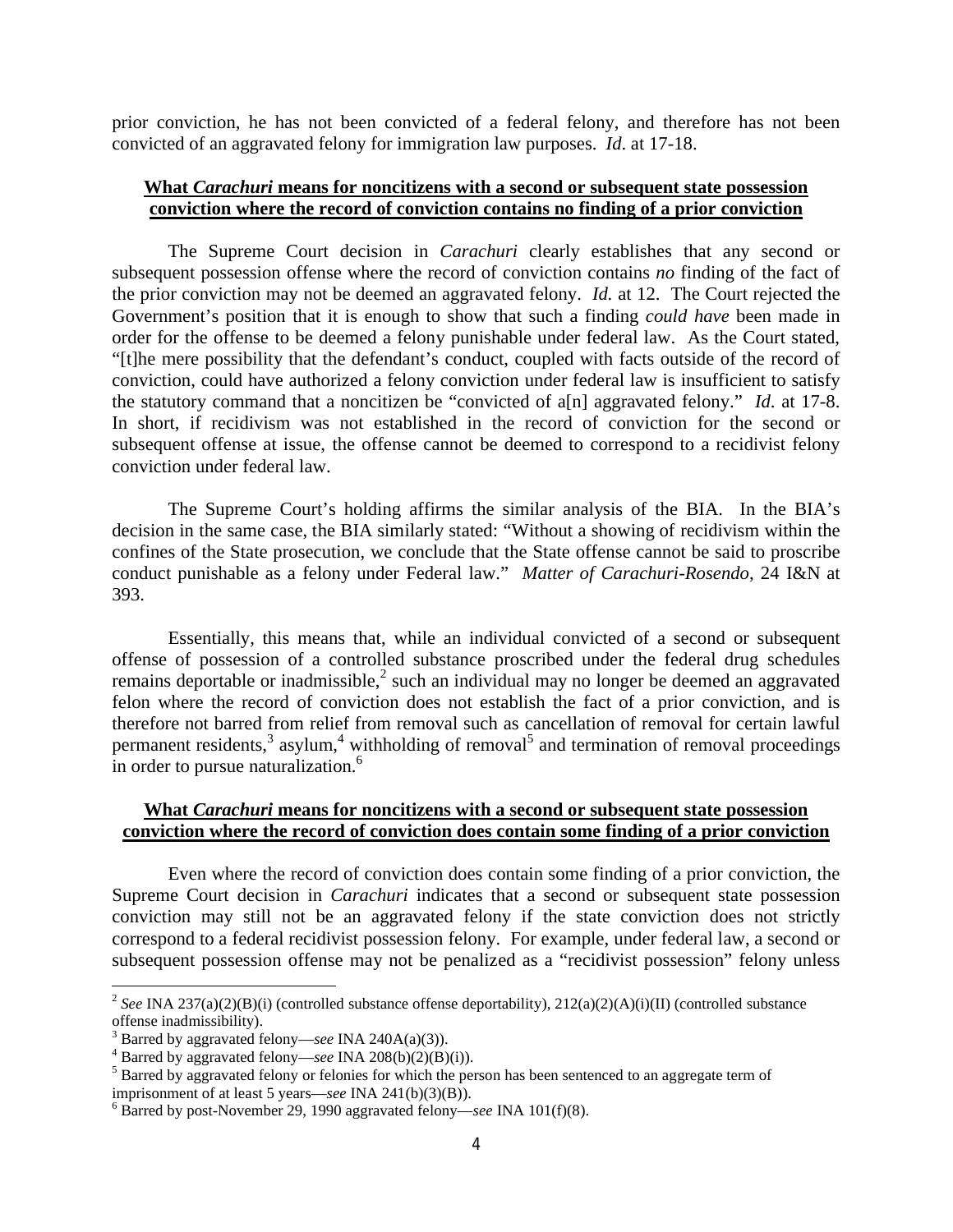the offense was committed after the alleged prior conviction has become final. *See* 21 U.S.C. § 844(a); *see also Smith v. Gonzales*, 468 F.3d 272 (5<sup>th</sup> Cir. 2006) (finding a state drug possession offense preceded by a prior drug conviction not to be an offense that would be a felony under federal law because later offense was committed while the individual was still within the time to seek leave to appeal the prior conviction). The Supreme Court's decision makes clear that, when analyzing a state conviction, such required components of a "drug trafficking" aggravated felony must be shown "categorically," i.e., by reference to the range of conduct covered under the state statute and not alleged facts outside the statute and record of conviction. *See Carachuri*, slip op. at 16 ("[T]he 'hypothetical approach' employed by the Court of Appeals introduces a level of conjecture at the outset of this inquiry that has no basis in *Lopez*. It ignores both the conviction (the relevant statutory hook), and the conduct actually punished by the state offense ... [and] is far removed from the more focused, categorical inquiry employed in *Lopez*."); *see also Nijhawan v. Holder*, 129 S. Ct. 2294, 2300 (2009) (listing "illicit trafficking in a controlled substance" as an example of a generic crime aggravated felony category to which the categorical approach applies).

Federal court case law in those circuits not overruled by *Carachuri* also supports applying a categorical approach to determining whether a state offense meets the required components of a "drug trafficking" aggravated felony. *See, e.g., Alsol v. Mukasey*, 548 F.3d 207, 217 (2d Cir. 2009) ("[W]hatever petitioner was convicted of under state law must correspond with the crime of recidivist possession under the CSA … ."); *Rashid v. Mukasey*, 531 F.3d 438, 448 (6th Cir. 2009) ("Provided that an individual has been *convicted* under a state's recidivism statute and that the elements of that statute include a prior drug-possession conviction that has become final at the time of the commission of the second offense, then that individual, under the categorical approach, has committed an aggravated felony . . . .").

In addition, federal law requires that the U.S. Attorney before trial, or before entry of a guilty plea, has filed an information with the court stating in writing the previous conviction(s) to be relied upon, and that the defendant has had an opportunity to challenge the fact, finality and validity of the prior conviction(s) in a hearing in which the U.S. Attorney has the burden of proof beyond a reasonable doubt on any issue of fact except those pertaining to the conviction's constitutionality. *See* 21 U.S.C. § 851. In response to Mr. Carachuri's argument that such a prosecutorial charge of recidivism and an opportunity to defend against that charge would also be required in his state conviction before he could be deemed "convicted" of a felony punishable under federal law, the Court stated that it need not reach the issue: "In the absence of any finding of recidivism, we need not, and do not, decide whether these additional procedures would be necessary." *Carachuri* at 12.

Even though the Supreme Court in *Carachuri* did not resolve whether these notice and process requirements contained in 21 U.S.C. § 851 also must have been met in the criminal case for a second or subsequent state possession conviction to be deemed the equivalent of a federal felony, the Court did point out that these requirements are mandatory under federal law, and observed that "these procedural requirements have great practical significance with respect to the conviction itself and are integral to the structure and design of our drug laws." Id. at 14.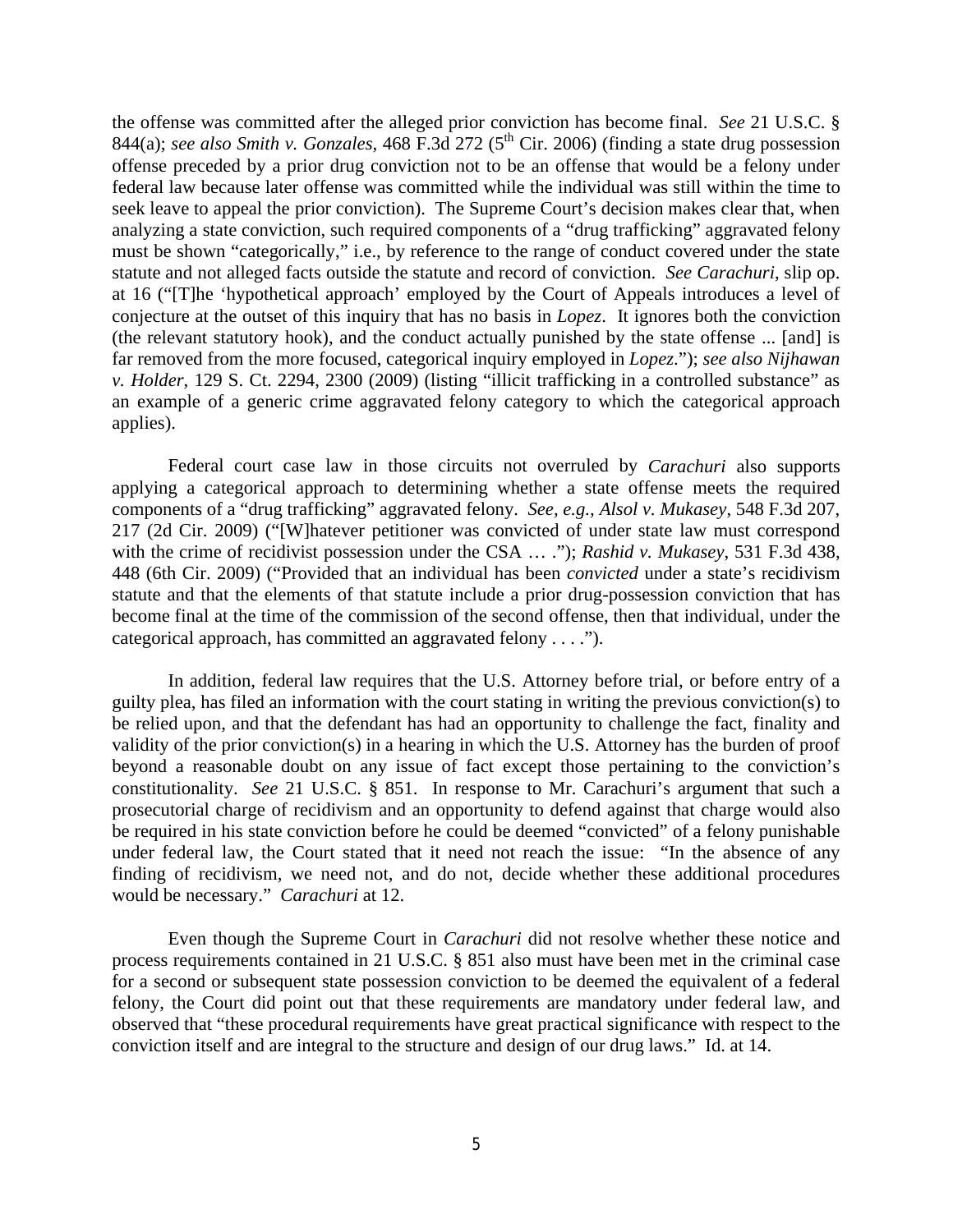As the Supreme Court left open the question of whether the notice and process requirements under federal law must be met for a second or subsequent state possession conviction to be deemed an aggravated felony, the analysis and rulings of the BIA and federal courts—those not overruled by *Carachuri*—that have already addressed this question should now govern. In the *Carachuri* case itself, the BIA already determined that, at a minimum, the state must have provided the defendant with notice and an opportunity to be heard on whether recidivist punishment is proper in order for a particular crime to be considered a "recidivist" offense. *See Matter of Carachuri-Rosendo*, 24 I&N Dec. at 391.

Moreover, even where the noncitizen was provided by the state with notice and an opportunity to be heard regarding the prior conviction, the BIA indicates that there is still a question as to whether the process afforded sufficiently corresponds to the process required under federal law. The BIA did so by raising but leaving this question open:

We do not now decide whether State criminal procedures must have afforded the alien an opportunity to challenge the *validity* of the first conviction in a manner consistent with 21 U.S.C. § 851(c). Nor are we now concerned with the timing of notice, or with the burdens and standards of proof applicable to a defendant's challenge to his status as a recidivist.

*Id.* at 394, n.10 (citation omitted).

Federal court case law also provides support for process requirements akin to those required under federal law before a second or subsequent possession conviction may be deemed to correspond to a federal recidivist possession felony. *See, e.g, Gerbier v. Holmes*, 280 F.3d 297, 317 (3d Cir. 2002) ("[W]e must be satisfied that the state adjudication possessed procedural safeguards equivalent to the procedural safeguards that would have accompanied the enhancement in federal court.").

Thus, an individual who has been convicted of a second or subsequent state possession conviction where the record of conviction does contain some finding of a prior conviction should compare the components of the state offense, the process afforded in his or her state criminal case and the state record of conviction to the components of the federal offense and the process required under federal law in order to determine what points can be raised to show that his or her particular state disposition does not correspond to a federal recidivist felony conviction. Some potential points of difference to look for when reviewing the state law, process and record of conviction include the following:

- State offense does not require prior conviction to have been for a drug, narcotic or chemical offense. *See* 21 U.S.C. § 844(a) and (c).
- State offense does not require prior conviction to have been final before commission of the second or subsequent offense. *See* 21 U.S.C. § 844(a).
- State criminal process does not require the prosecutor to provide notice of the previous convictions to be relied upon before trial or before entry of a plea of guilty. *See* 21 U.S.C. § 851(a).